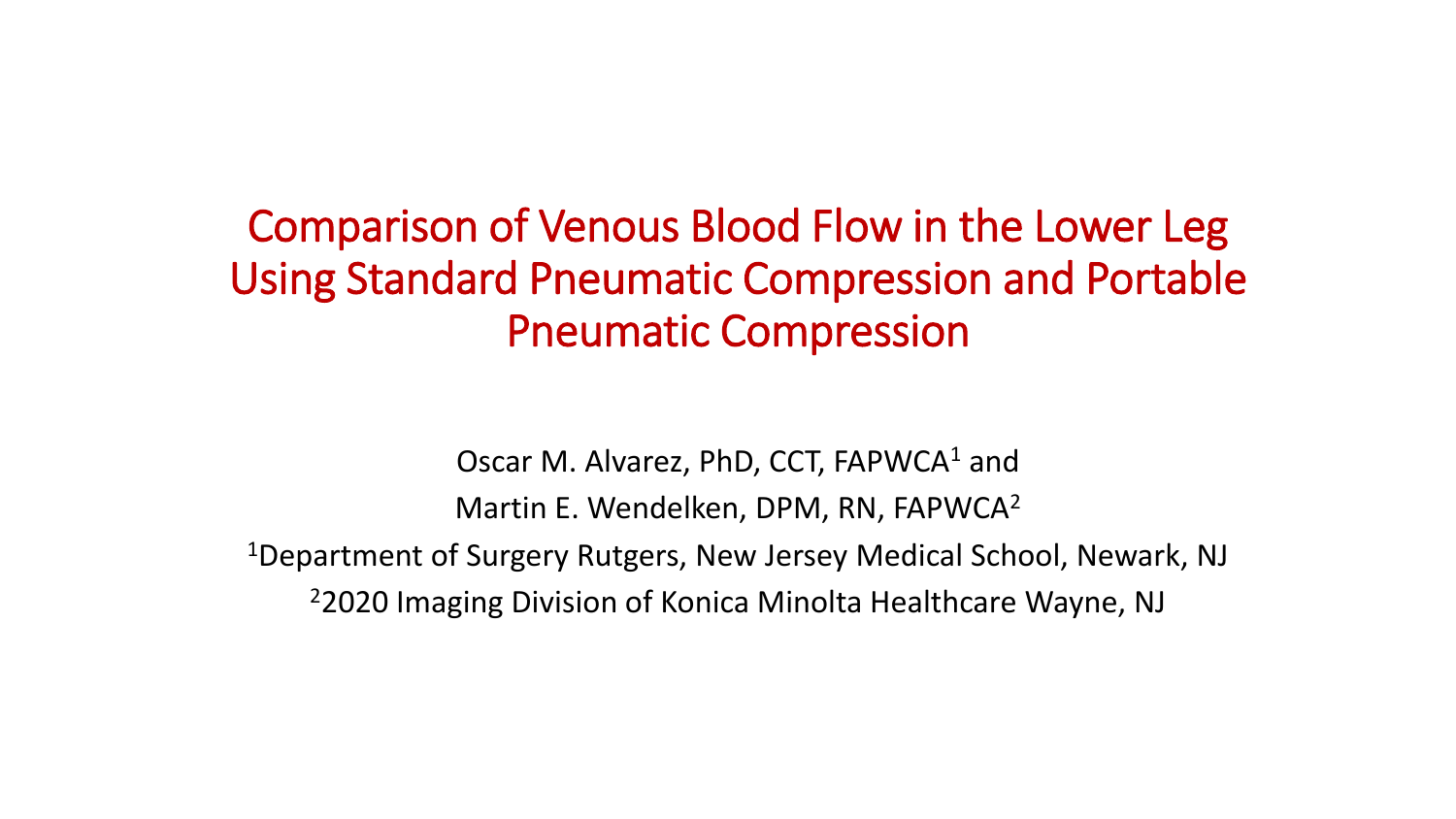

• This study was sponsored by BioCompression Systems, Inc., Moonachie, NJ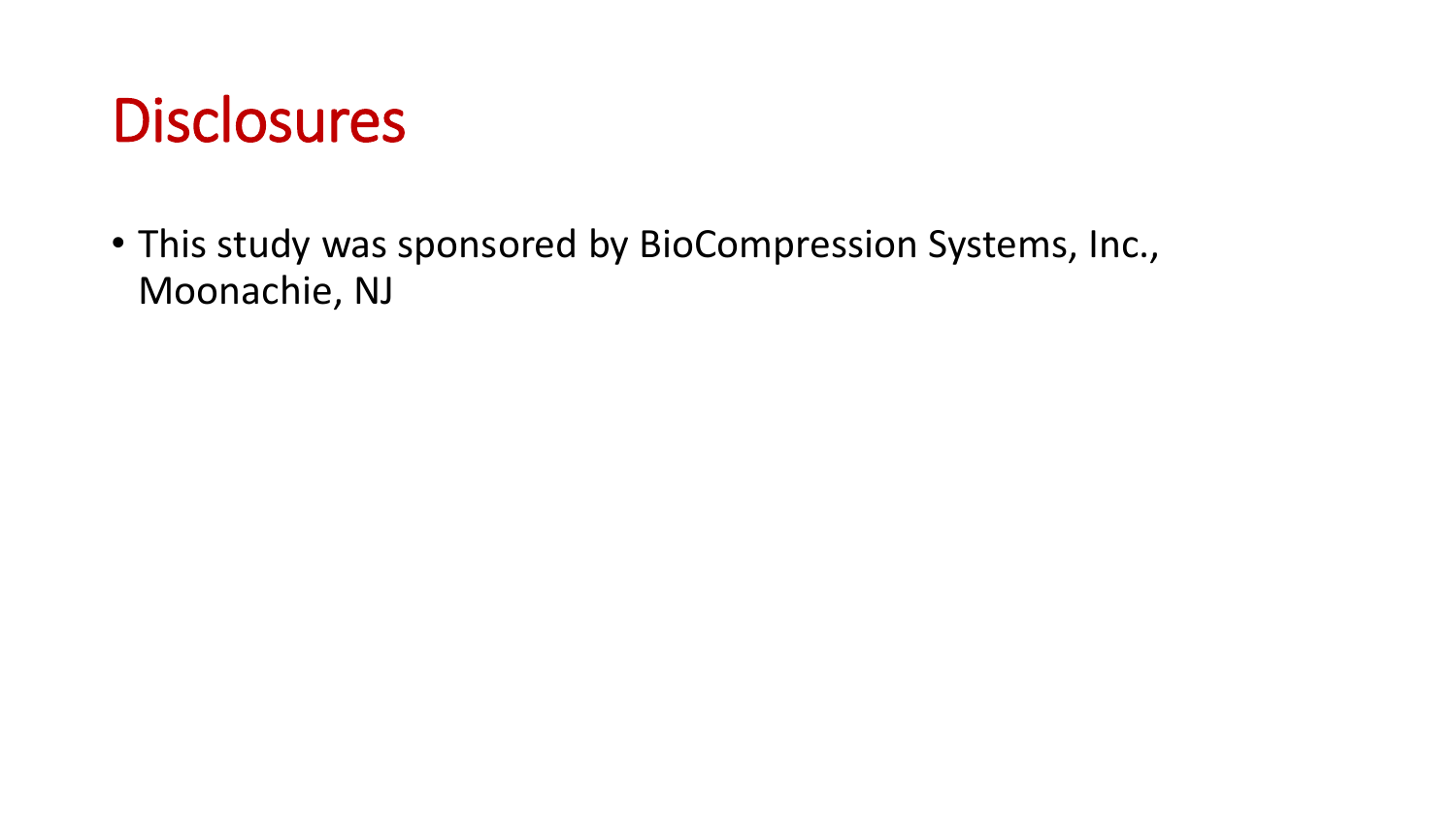# Background

Prevention and treatment of deep venous thrombosis (DVT) is achieved mainly using drugs that affect clot formation or clot dissolution (e.g., heparin, warfarin, apixaban, enoxaparin etc.). Mechanical devices also play an important role in the prevention of blood clots. Pneumatic compression devices (PCD) are approved under the U.S. Food and Drug Administration's (FDA's) 510(k) process for the prevention of DVT. They are classified as Class II devices. PCDs are used to simulate muscle action in the extremities of individuals with reduced mobility to encourage blood circulation with the goal of preventing formation of a thrombus.

Centers for Medicare and Medicaid Services. National Coverage Determination: Pneumatic Compression Devices. NCD #280.6. Effective January 14, 2002. http://www.cms.hhs.gov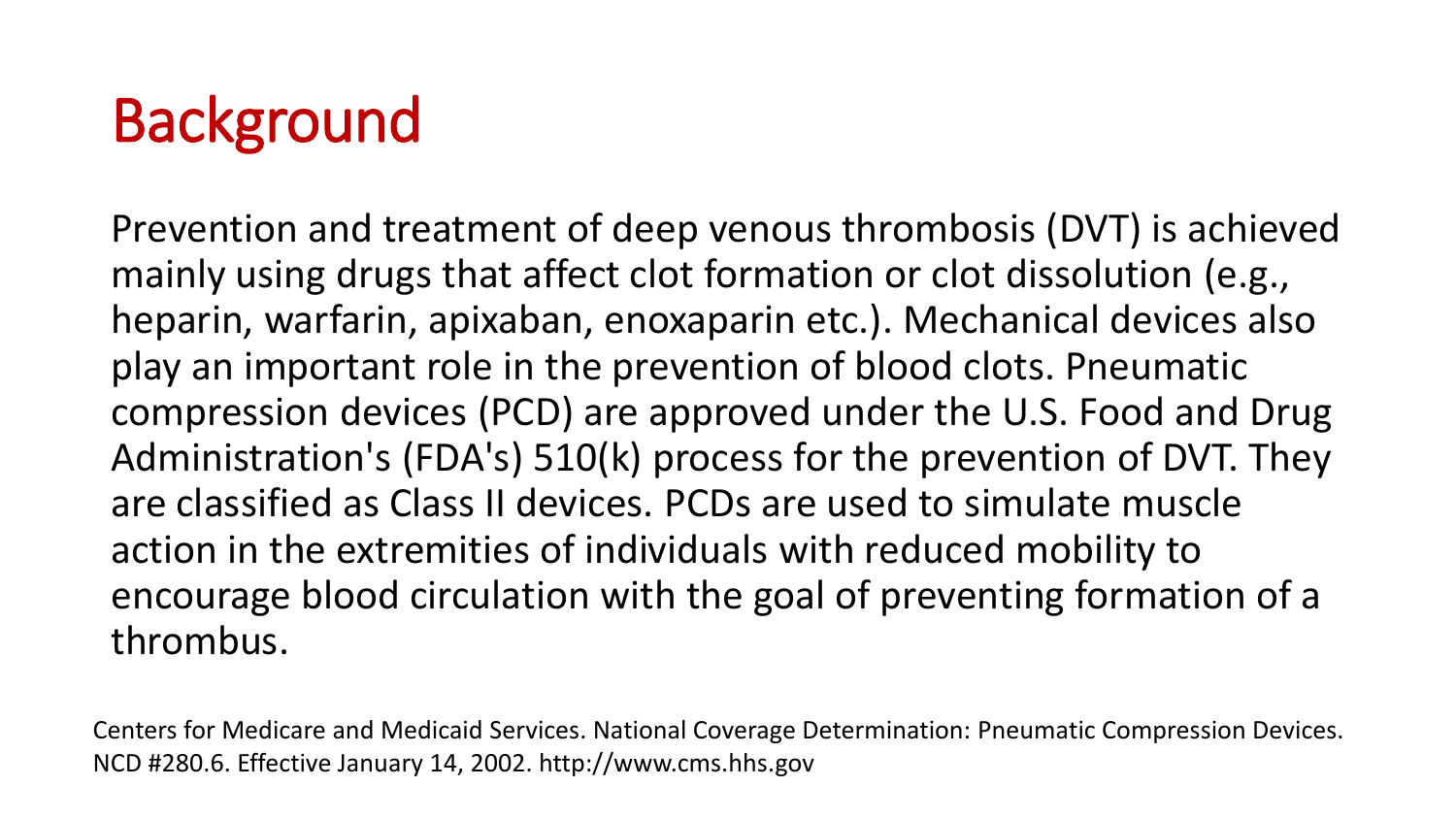### **Introduction**

- One of the main concerns associated with the use of PCD's is compliance
- A systematic review published in 2012 found that 25% of individuals prescribed PCDs for DVT prevention during their post-op hospital stay were non-adherent.
- The ACCP\* guidelines recommend that the device be used for at least 18 hours in a day.
- Traditional PCD's need to be connected to an external power source, are heavy, cumbersome and are designed to be used while the patient is in bed

Craigie S, Tsui JF, Agarwal A, et al. Adherence to mechanical thromboprophylaxis after surgery: A systematic review and meta-analysis. Thromb Res. 2015; 136(4):723-726. \*American College of Chest Physicians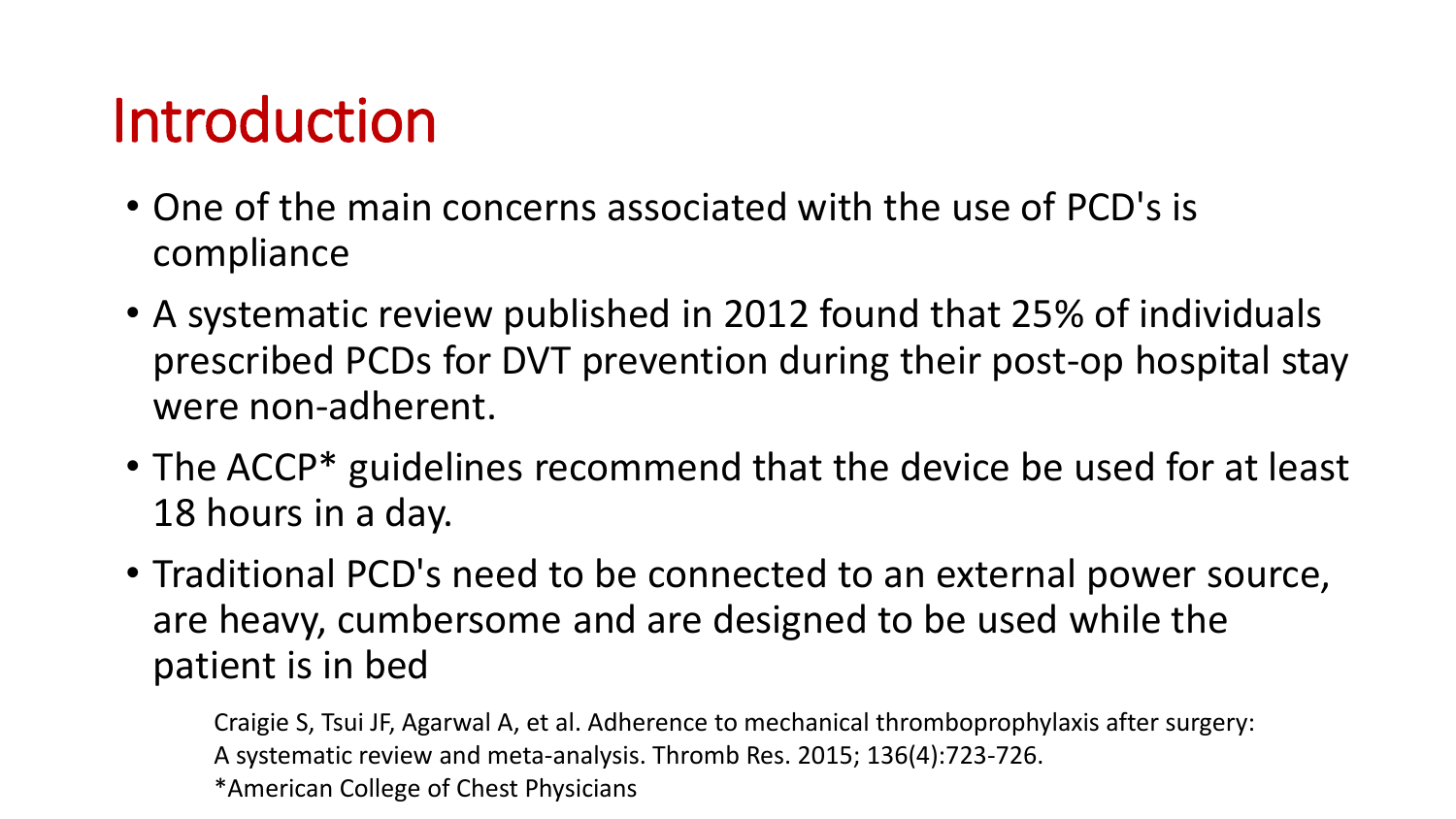# **Objective**

• The objective of this evaluation was to measure and compare the effects of a commonly used traditional PCD and a portable PCD on the velocity and volume flow in the popliteal vein in healthy volunteers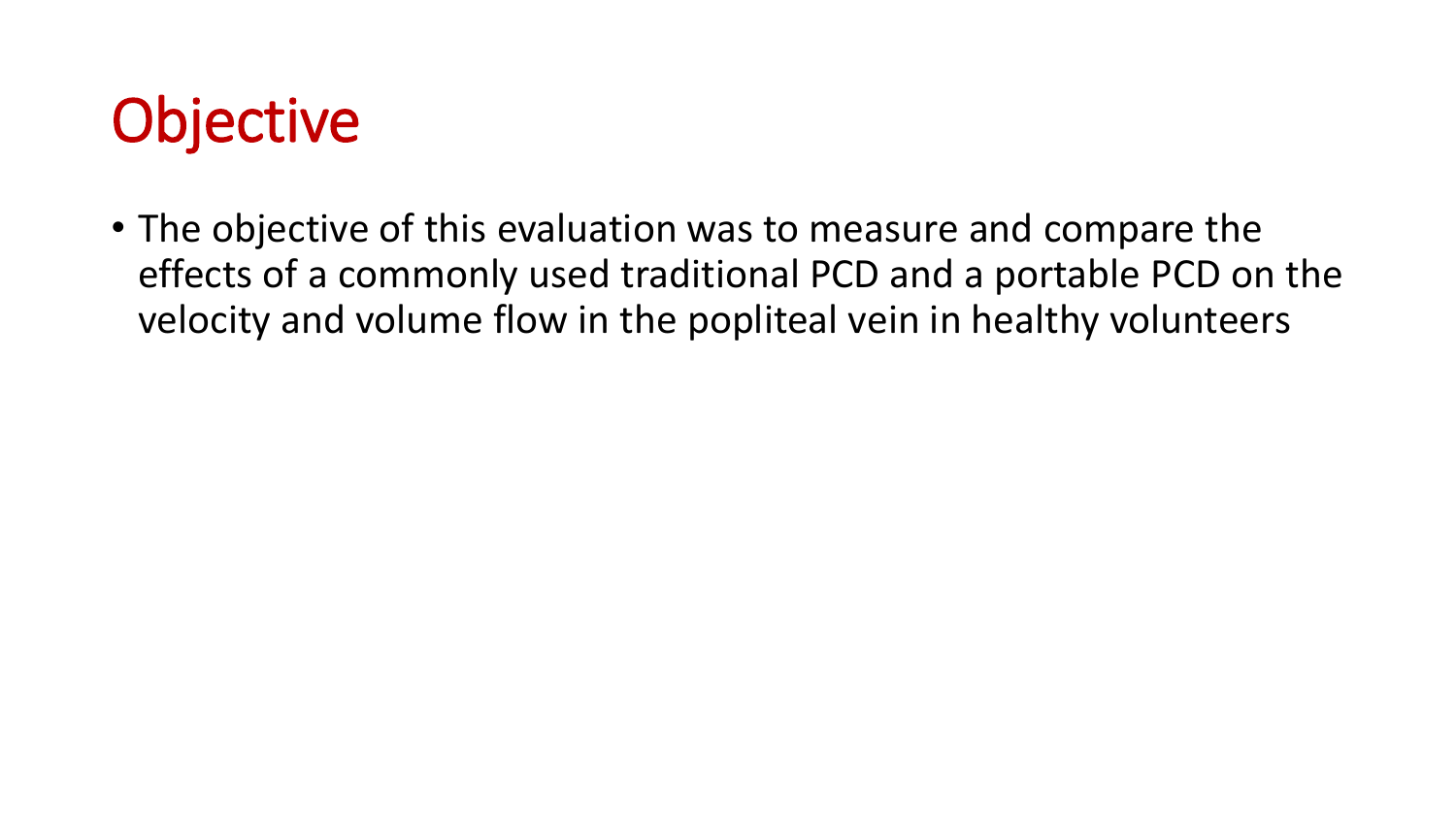## **Methods**

#### Devices:

- Kendall SCD™ 700 (Covidien, Plainfield, IN) is a standard plug-in sequential compression system with leg sleeves. It is a prescription device indicated for DVT and pulmonary embolism (PE) prophylaxis
- VascuEase™ (BioCompression Systems Inc, Moonachie, NJ) is a portable rechargeable battery-operated sequential compression system with leg sleeves. It is also a prescription device indicated for the prophylaxis of DVT and stimulation of venous and arterial circulation
- Both PCDs are approved under the U.S. Food and Drug Administration's (FDA's) 510(k) process and are classified as Class II devices, cardiovascular therapeutic devices, and compressible limb sleeves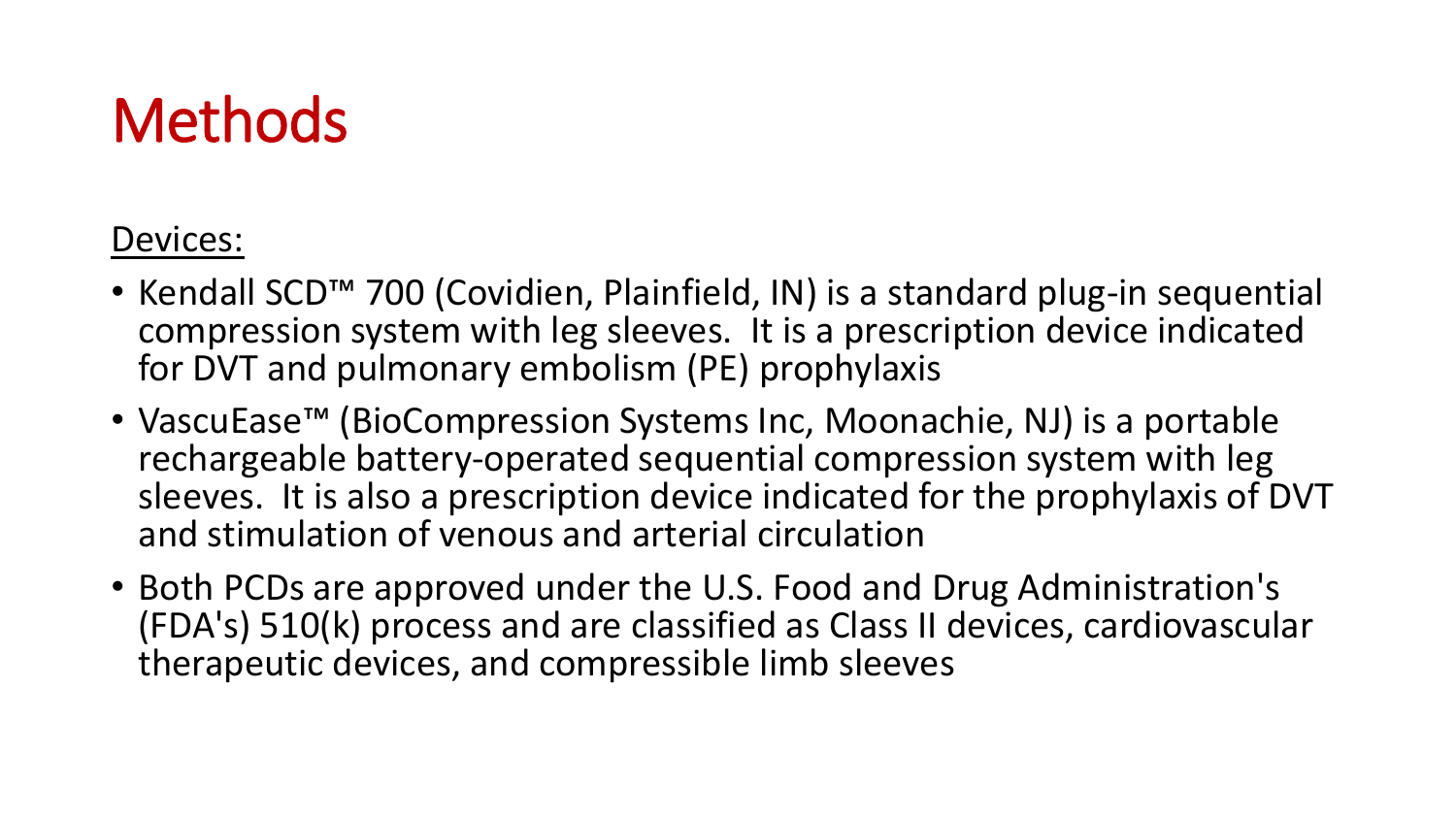## **Methods**

#### Participants and Procedure

- Three (3) normal male volunteers age range 50-81 participated
- One leg per volunteer was examined and prepared as per manufacturers instructions
- Volunteers were in the supine position and left for 5 minutes to establish venous and arterial equilibrium
- Blood velocities and volume flow were measured in popliteal vein at rest during the non-compression cycle (Baseline) and during active compression (Compression Cycle)
- Popliteal vein was imaged in a longitudinal section using the SONIMAGE HS2 and L18-4 and L11-3 Linear Array Transducers (Konica Minolta Inc., Wayne NJ
- Peak velocity (PV) (cm/sec), diameter of the vein at the point of sampling and duration of the Doppler waveform at rest and during compression were measured
- Ultrasound measurements were repeated 3 times on each subject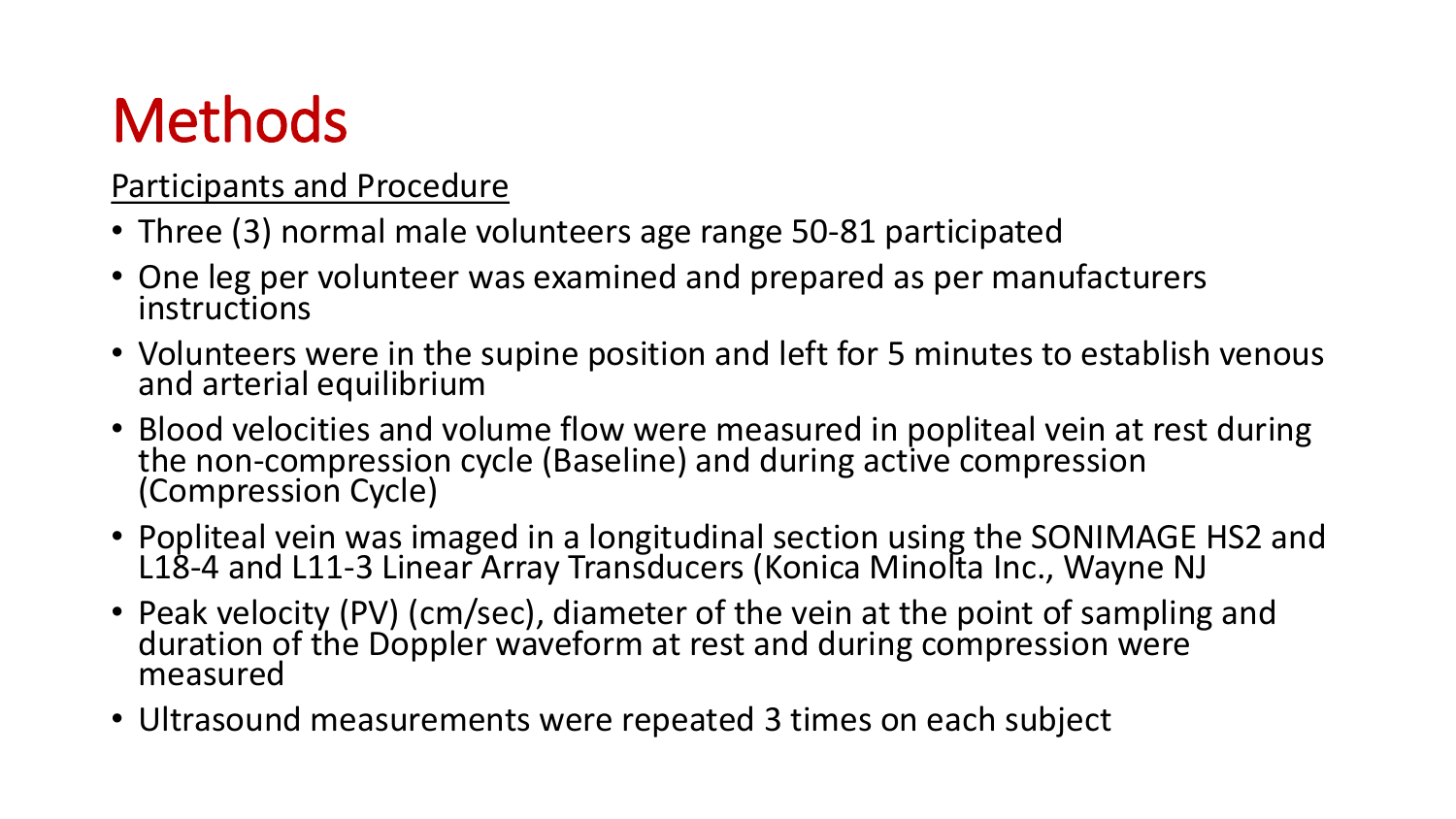#### **Effect of a Portable PCD and a Traditional PCD on the Velocity of Blood Flow in the Popliteal Vein**



\* % increase and p-value in peak velocity at baseline (resting cycle) and during compression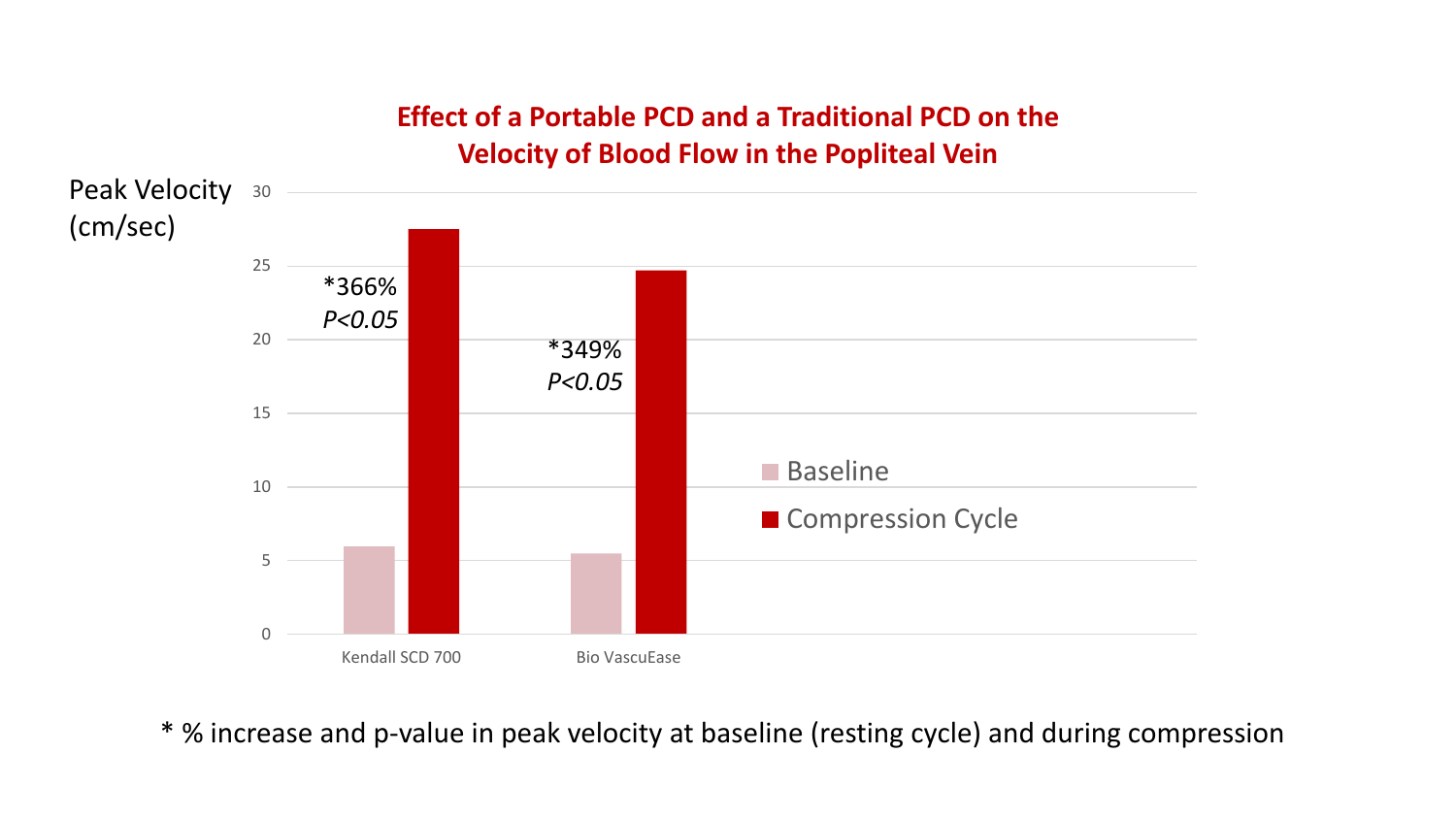#### **Effect of a Portable PCD and a Traditional PCD on Volume Blood Flow in the Popliteal Vein**



\* % increase and p-value in volume flow at baseline (resting cycle) and during compression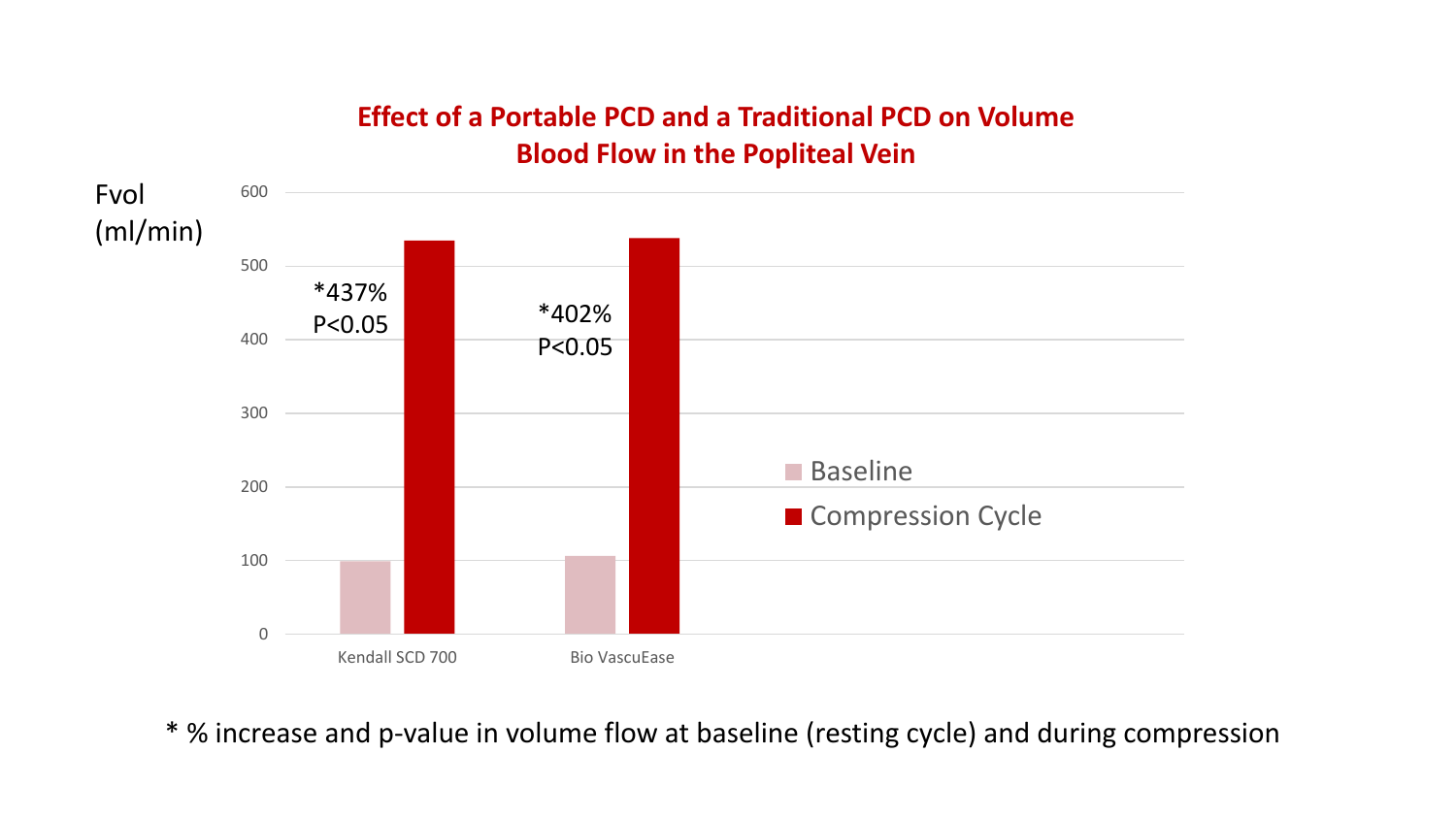

Venous flow in the popliteal vein during the compression cycle of: Kendall 700 (A) and Vascu-Ease (B)